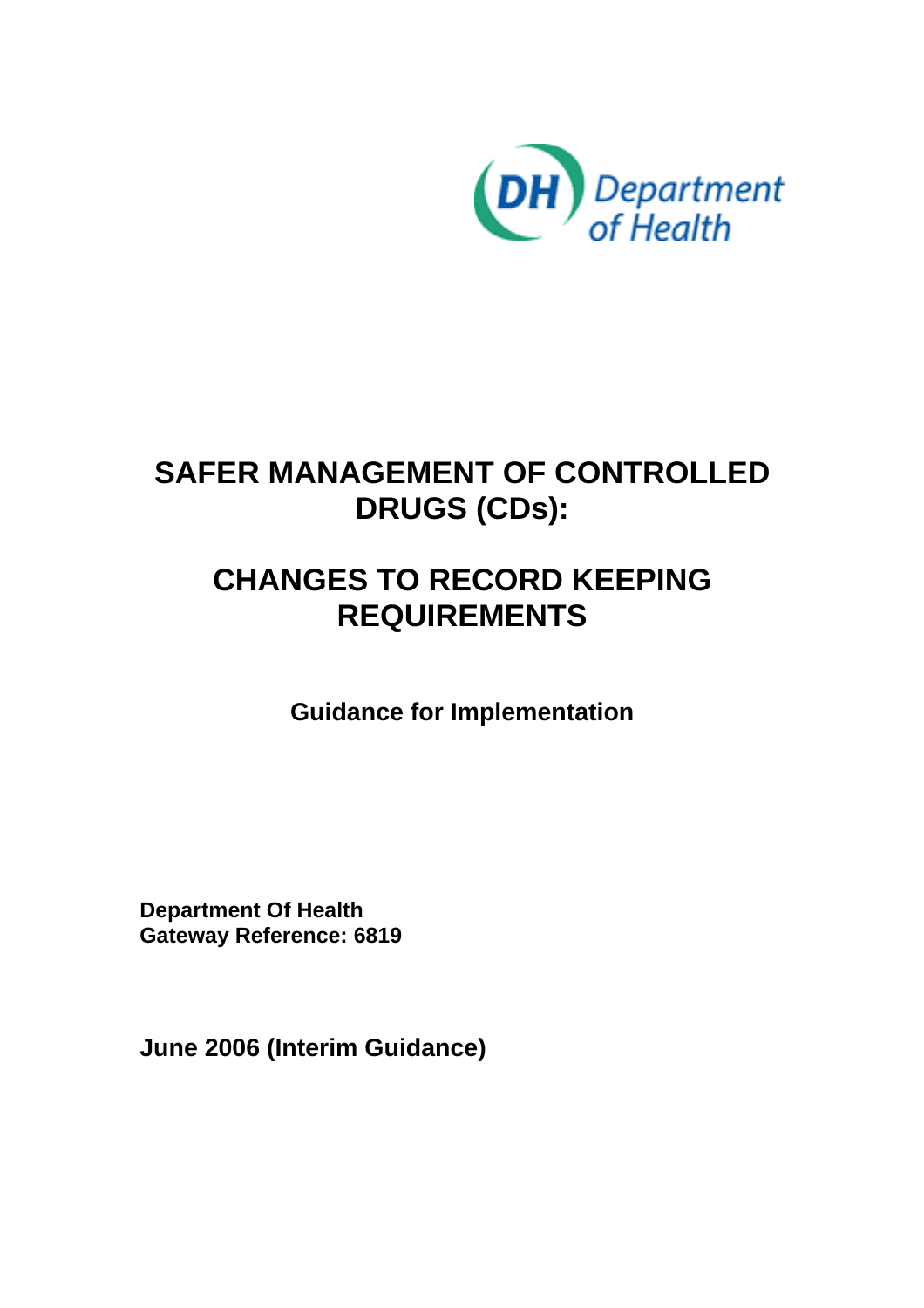| DH INFORMATION READER BOX |                     |  |
|---------------------------|---------------------|--|
| Policy                    | <b>Estates</b>      |  |
| HR / Workforce            | Performance         |  |
| Management                | IM $&T$             |  |
| Planning                  | Finance             |  |
| <b>Clinical</b>           | Partnership Working |  |

|                            | <b>Document Purpose</b> Best Practice Guidance                                                                                                                                                                                                                                                                        |
|----------------------------|-----------------------------------------------------------------------------------------------------------------------------------------------------------------------------------------------------------------------------------------------------------------------------------------------------------------------|
| <b>ROCR Ref:</b>           | <b>Gateway Ref:</b><br>6819                                                                                                                                                                                                                                                                                           |
| Title                      | Safer Management of Controlled Drugs: Changes to Record<br>Keeping Requirements (Interim Guidance)                                                                                                                                                                                                                    |
| Author                     | DH - Medicines, Pharmacy and Industry - Controlled Drugs Project<br>Team                                                                                                                                                                                                                                              |
| <b>Publication Date</b>    | 30 Jun 2006                                                                                                                                                                                                                                                                                                           |
| <b>Target Audience</b>     | NHS Prescribers, Private Prescribers, Community Pharmacies<br>(NHS and non-NHS), Dispensing Doctors, Strategic Health<br>Authority Prescribing and Pharmacy Leads, Primary Care Trust<br>Prescribing and Pharmacy Leads, Primary Care Trust Prescribing<br>and Pharmacy Leads, Patient Representative Organisations   |
| <b>Circulation List</b>    |                                                                                                                                                                                                                                                                                                                       |
| <b>Description</b>         | The purpose of this guidance is to inform and support relevant<br>healthcare professionals and organisations in implementing changes<br>to the record keeping requirements for controlled drugs required by<br>recent (November 2005) and forthcoming (July 2006) changes to<br>the Misuse of Drugs Regulations 2001. |
| <b>Cross Ref</b>           | N/A                                                                                                                                                                                                                                                                                                                   |
| <b>Superseded Docs</b>     | N/A                                                                                                                                                                                                                                                                                                                   |
| <b>Action Required</b>     | N/A                                                                                                                                                                                                                                                                                                                   |
| Timing                     | N/A                                                                                                                                                                                                                                                                                                                   |
| <b>Contact Details</b>     | Department of Health<br>MPI-CCE, Room 406A<br><b>Skipton House</b><br>80 London Road<br>London<br>SE1 6LH<br>Website: www.dh.gov.uk/controlleddrugs                                                                                                                                                                   |
| <b>For Recipient's Use</b> |                                                                                                                                                                                                                                                                                                                       |

<u> 1980 - Johann Barn, mars ar breithinn ar chuid ann an t-Alban ann an t-Alban ann an t-Alban ann an t-Alban a</u>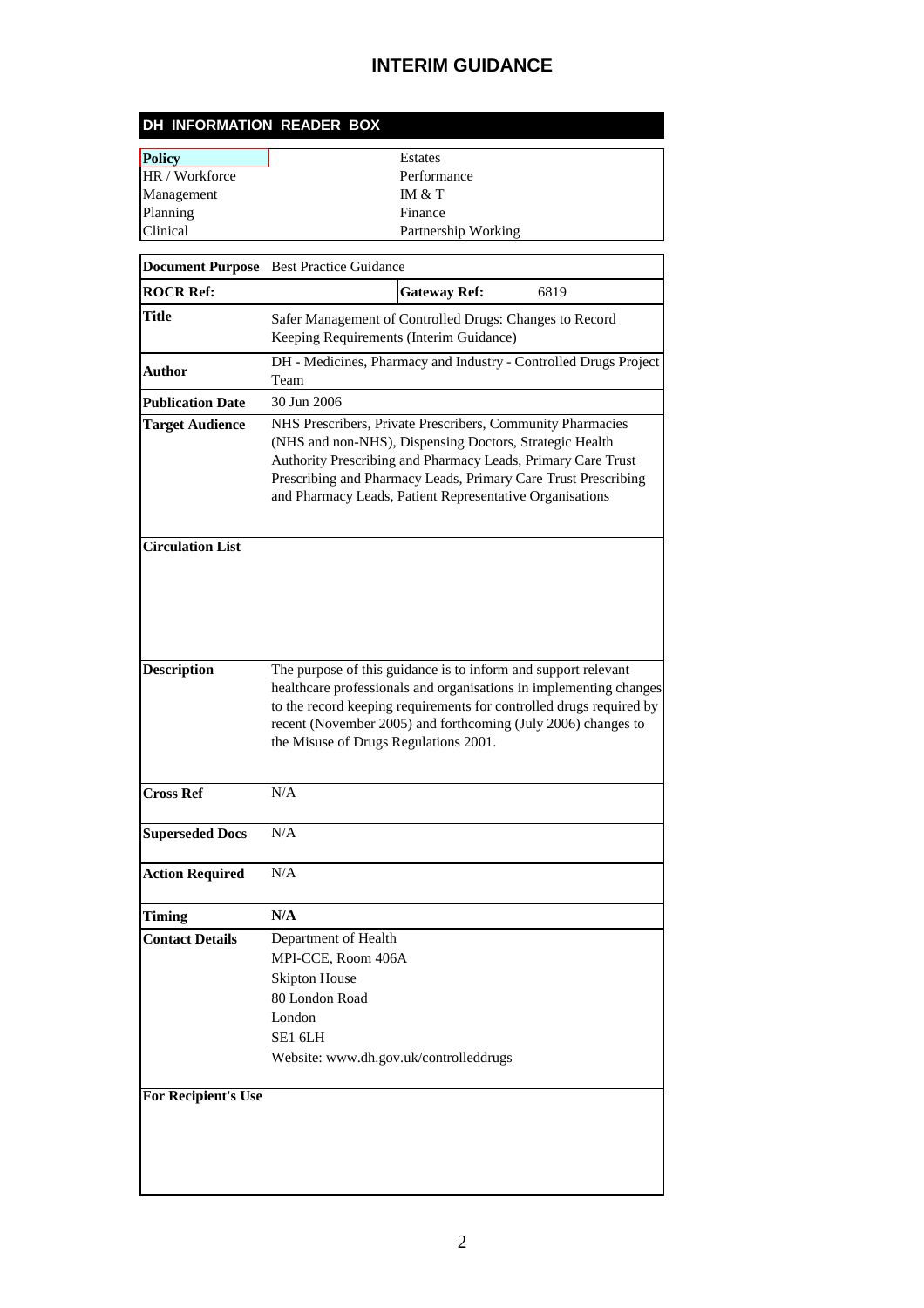#### **SAFER MANAGEMENT OF CONTROLLED DRUGS: CHANGES TO RECORD KEEPING REQUIREMENTS**

## **For action/information**

- Community pharmacies (NHS and independent sector)
- Hospital pharmacies (NHS and independent sector)
- Dispensing doctors
- Strategic Health Authority prescribing and pharmacy leads
- Primary Care Trust prescribing and pharmacy leads
- Healthcare professional representative organisations
- Patient representative organisations
- User representatives for substance misuse treatment services
- Relevant inspectorates

## **Purpose**

1 The purpose of this guidance is to inform and support relevant healthcare professionals and organisations in implementing changes to the record keeping requirements for controlled drugs required by recent (November 2005 SI 2005/2864) and forthcoming (July 2006 SI 2006/1450) changes to the Misuse of Drugs Regulations 2001.

## **Scope**

2 Changes to the Misuse of Drugs Regulations apply to England, Scotland and Wales. The Department of Health and Social Services will be considering similar changes to the corresponding Regulations for Northern Ireland. This guidance is for England only.

#### **Introduction**

3 Controlled drugs are important for the management of a variety of clinical conditions. They are subject to special legislative controls because of the potential for them to be abused or diverted and cause harm. This guidance is part of the post-Shipman changes to this legislative framework - a key focus is to strengthen the audit trail including the record keeping arrangements for controlled drugs across the NHS and independent healthcare sector. This guidance explains how the new record keeping requirements will work. It should be read in conjunction with the amended regulations and accompanying Home Office circular (available at www.homeoffice.gov.uk) and other guidance sign-posted in this document.

## **RECORD KEEPING REQUIREMENTS FOR CONTROLLED DRUGS**

#### **Legal requirements**

4 The format and requirements for Controlled Drug Registers (CDRs) are specified in Regulations 19, 20 and Schedule 6 of the Misuse of Drugs Regulations 2001 as amended (the 2001 Regulations)**.**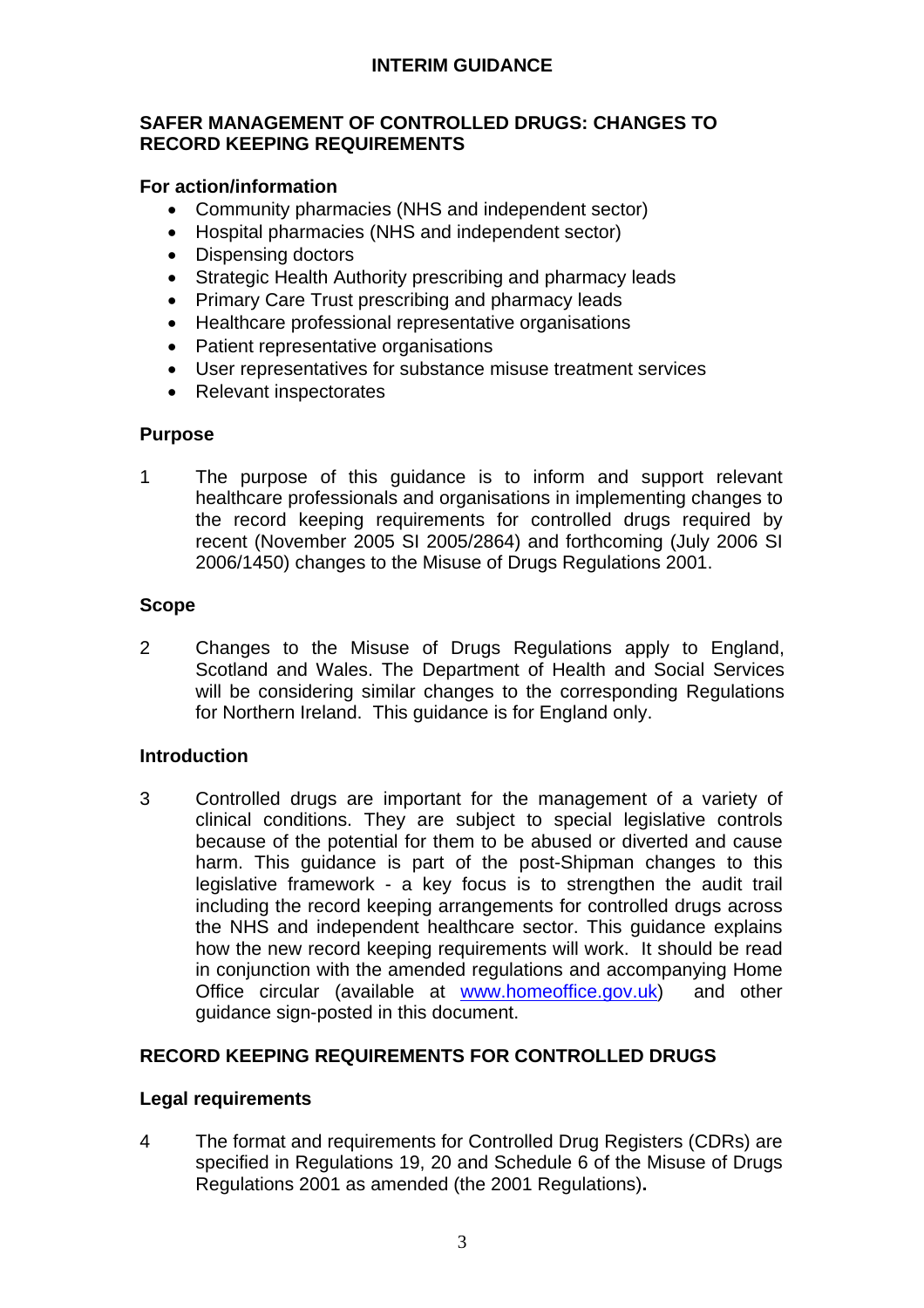- 5 Records for Schedule 2 controlled drugs must be kept in a CDR. All healthcare professionals who hold personal CD stock must keep their own CDR and are personally responsible for keeping this accurate and up to date.
- 6 For CDs received into stock, the following details must be recorded in the register:
	- date on which the supply was received;
	- name and address of the supplier (eg. wholesaler, pharmacy);
	- amount obtained:
	- name, form and strength of the CD
- 7 For CDs supplied to patients (in response to prescriptions) or to practitioners (in response to requisitions) the following details must be recorded in the CD register:
	- date on which the supply was made;
	- name and address of person or organisation supplied;
	- particulars of the license or authority of person or organisation supplied to be in possession;
	- quantity supplied;
	- name, form and strength in which the CD was supplied.

## **RECORD KEEPING REQUIREMENTS : KEY CHANGES**

#### **Minimum requirements**

8 The 2001 Regulations are being amended from July 2006 to make clear that the record-keeping requirements of the CDR outlined in the Regulations are a minimum and do not prevent any person required to keep a register from including additional related information. **The Department of Health is aware that the Home Office are working towards a root and branch review of the format of the CDR set out in Schedule 6 of the 2001 Regulations - this interim guidance will be reviewed in due course to take account of any further regulatory changes that may result.** 

**From July 2006,** the following additional information MAY (not must) be recorded in the CD register :

- a) running balances (see paragraphs 11-14);
- b) prescriber identification number or professional registration number where known; name and professional registration number of the dispenser (paragraphs 18-20).

Subject to Parliamentary approval, the Government intends to mandate the additional entries at (a) once electronic registers are in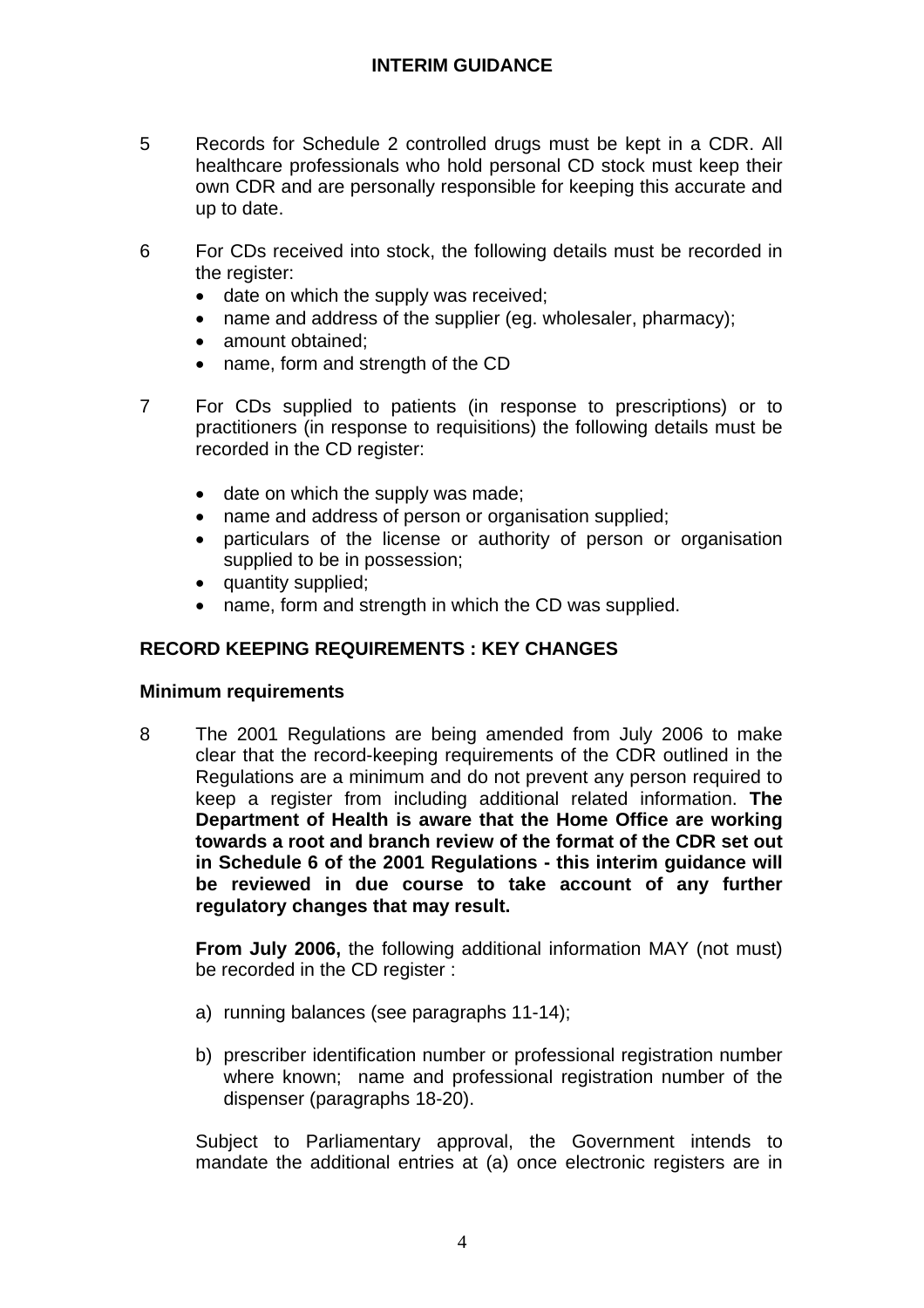widespread use and at (b) when electronic systems which automatically capture the data are in common use.

## **Computerised Controlled Drug Registers**

- 9 The definition of a Controlled Drug Register in the 2001 Regulations was amended in November 2005 to **allow - not require at this stage** the register to be held on a computerised system which complies with specified best practice guidance. The Regulations require that entries in computerised registers must be attributable and capable of being audited. Full details of the requirements for computerised CDRs are in SI 2005/2864, available at www.opsi.gov.uk/si/si2005/20052864.htm
- 10 The current specified best practice guidance is the National Prescribing Centre's *A Guide to Good practice in the Management of Controlled Drugs in Primary Care, available at*  www.npc.co.uk/background for cd.htm which makes clear that if the CDR is held in computerised form:
	- safeguards should be incorporated in the software to ensure the author of each entry is identifiable;
	- entries cannot be altered at a later date;
	- a log of all data entered is kept and can be recalled for audit purposes.

#### **Maintaining a running balance of stock**

- 11 The Shipman Inquiry recommended that controlled drugs registers should maintain a running balance which should be regularly reconciled against stock level. From July 2006, the 2001 Regulations will make clear the legal requirements of the CDR are a minimum and a pharmacy or GP practice may choose to include additional information. Pharmacists and other healthcare professionals who supply CDs should maintain a running balance of stock in their CDRs as a matter of good practice. Once computerised registers are in common use, subject to Parliamentary approval at the time, the Government intends to make the inclusion of a running balance in the register a mandatory requirement.
- 12 The Royal Pharmaceutical Society of Great Britain issued professional guidance in May 2005 on the maintenance of a running balance in the controlled drugs register, available at www.rpsgb.org.uk/pdfs/cdrunningbalanceguid.pdf

#### **Physical reconciliation with stock levels**

13 The running balance recorded in the CDR should be checked with the physical amounts of stock at regular intervals. The decision on how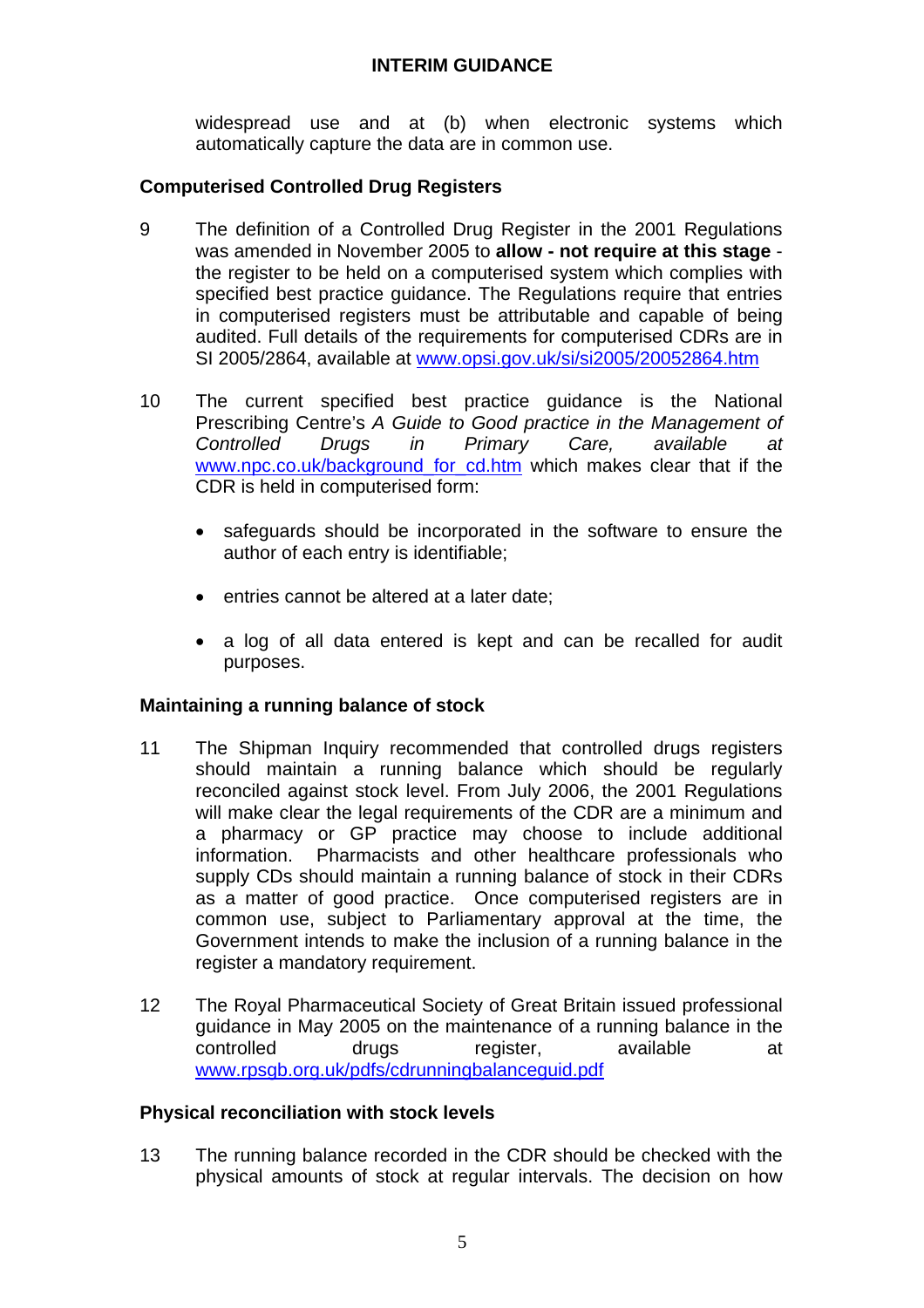often to carry out stock checks should be in line with any guidance from professional representative bodies and undertaken after a risk assessment has been carried out. Frequency of reconciliation may alter according to local circumstances but should form part of Standard Operating Procedures (SOPs).

14 Accountability for maintaining the running balance of CD stock and dealing with any discrepancies lies with the health professional in charge and not with the person to whom they may delegate day-to-day responsibility under locally defined standard operating procedures.

#### **Preservation of records**

- 15 Registers, requisitions and orders for controlled drugs must be preserved for two years. The 2001 Regulations have been amended to allow the information contained in these records to be preserved in the original paper form, or in computerised form.
- 16 As with computerised CDRs, where records are preserved on computer, safeguards should be in place to ensure the data cannot be altered at a later date, that all data can be recalled for audit purposes, that adequate backups are made and that systems are in place to minimise the risk of unauthorised access to the data.
- 17 Once electronic CDRs are in common use, the Government intends to require pharmacists and dispensing practices to keep secure copies for up to 11 years.

#### **ADDITIONAL INFORMATION THAT MAY BE RECORDED: JULY 2006**

#### **Prescriber and dispenser details**

- 18 As part of further enhancements to the audit trail for controlled drugs, the register and record-keeping requirements of the 2001 Regulations have now been amended to make explicit that they are minimum requirements and that additional related information can be included. CDRs are therefore **allowed (but not required)** to include:
	- the prescriber identification number (i.e. the 6 digit private prescriber code or the NHS prescriber code) and/or professional registration number of the prescriber where known and
	- the name and professional registration number of the pharmacist or dispensing doctor.
- 19 The Home Office is working towards a thorough review of the format of the CDR specified in Schedule 6 of the 2001 Regulations – this guidance will be reviewed in due course to take account of any further regulatory changes that may result. In addition, subject to further